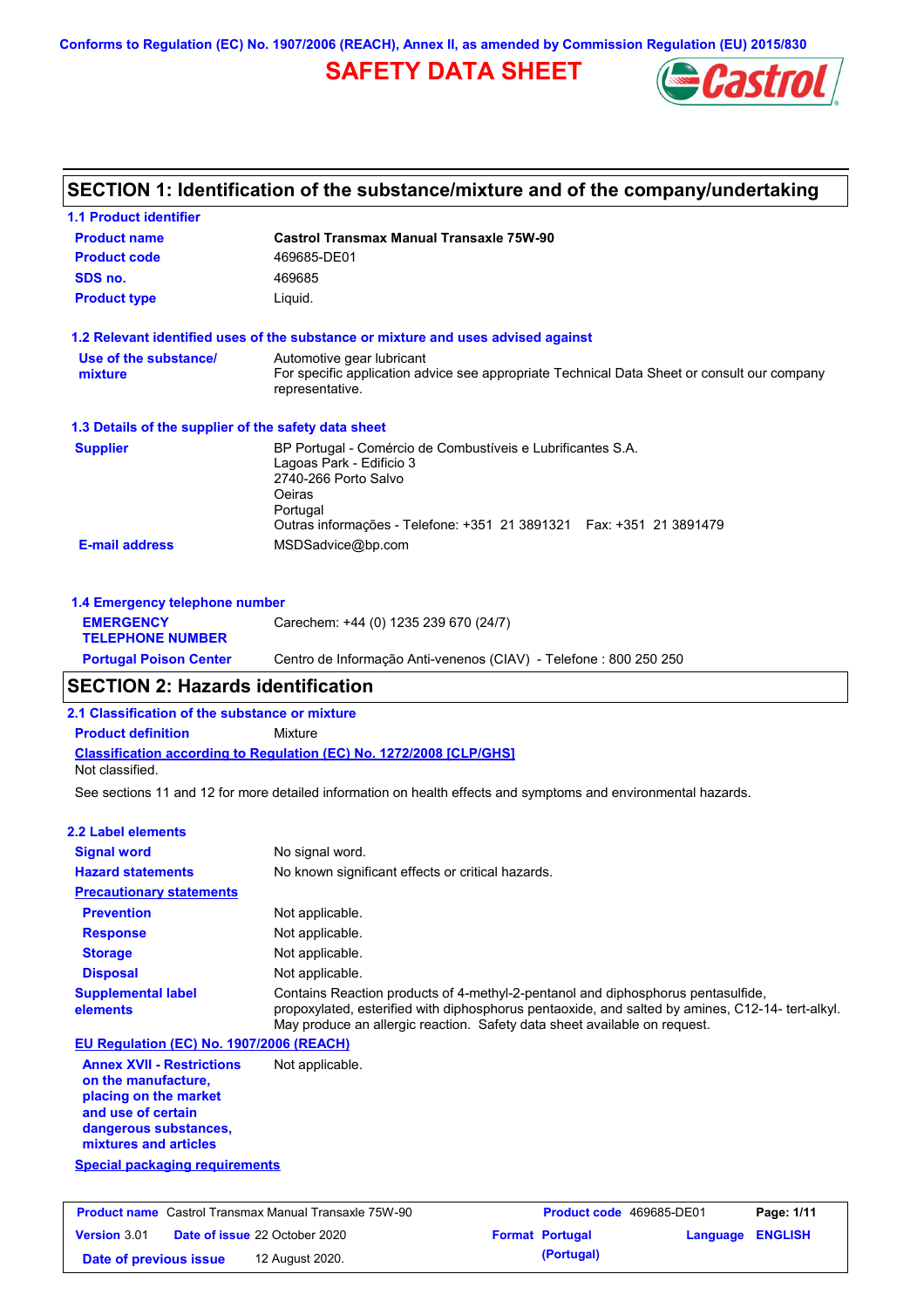# **SECTION 2: Hazards identification**

| <b>Containers to be fitted</b><br>with child-resistant<br>fastenings                                                     | Not applicable.                                                                                               |  |  |
|--------------------------------------------------------------------------------------------------------------------------|---------------------------------------------------------------------------------------------------------------|--|--|
| <b>Tactile warning of danger</b><br>Not applicable.                                                                      |                                                                                                               |  |  |
| 2.3 Other hazards                                                                                                        |                                                                                                               |  |  |
| <b>Results of PBT and vPvB</b><br>assessment                                                                             | Product does not meet the criteria for PBT or vPvB according to Regulation (EC) No. 1907/2006,<br>Annex XIII. |  |  |
| <b>Product meets the criteria</b><br>for PBT or vPvB according<br>to Regulation (EC) No.<br><b>1907/2006, Annex XIII</b> | This mixture does not contain any substances that are assessed to be a PBT or a vPvB.                         |  |  |
| Other hazards which do<br>not result in classification                                                                   | Defatting to the skin.                                                                                        |  |  |

## **SECTION 3: Composition/information on ingredients**

### **3.2 Mixtures**

Mixture **Product definition**

Synthetic base stock. Proprietary performance additives.

| <b>Product/ingredient</b><br>name                             | <b>Identifiers</b>                                                                     | %         | <b>Regulation (EC) No.</b><br>1272/2008 [CLP] | <b>Type</b> |
|---------------------------------------------------------------|----------------------------------------------------------------------------------------|-----------|-----------------------------------------------|-------------|
| 1-Decene, homopolymer,<br>hydrogenated                        | REACH #: 01-2119486452-34<br>EC: 500-183-1<br>CAS: 68037-01-4                          | 225 - ≤50 | Asp. Tox. 1, H304                             | $[1]$       |
| Dec-1-ene, trimers, hydrogenated                              | REACH #: 01-2119493949-12<br>$EC: 500-393-3$<br>CAS: 157707-86-3                       | 225 - ≤50 | Asp. Tox. 1, H304                             | $[1]$       |
| Distillates (petroleum), solvent-<br>dewaxed heavy paraffinic | REACH #: 01-2119471299-27<br>$EC: 265-169-7$<br>CAS: 64742-65-0<br>Index: 649-474-00-6 | ≤10       | Asp. Tox. 1, H304                             | [1] [2]     |

**See Section 16 for the full text of the H statements declared above.**

#### **Type**

[1] Substance classified with a health or environmental hazard

[2] Substance with a workplace exposure limit

[3] Substance meets the criteria for PBT according to Regulation (EC) No. 1907/2006, Annex XIII

[4] Substance meets the criteria for vPvB according to Regulation (EC) No. 1907/2006, Annex XIII

[5] Substance of equivalent concern

[6] Additional disclosure due to company policy

Occupational exposure limits, if available, are listed in Section 8.

## **SECTION 4: First aid measures**

## **4.1 Description of first aid measures**

| Eye contact                       | In case of contact, immediately flush eyes with plenty of water for at least 15 minutes. Eyelids<br>should be held away from the eyeball to ensure thorough rinsing. Check for and remove any<br>contact lenses. Get medical attention. |
|-----------------------------------|-----------------------------------------------------------------------------------------------------------------------------------------------------------------------------------------------------------------------------------------|
| <b>Skin contact</b>               | Wash skin thoroughly with soap and water or use recognised skin cleanser. Remove<br>contaminated clothing and shoes. Wash clothing before reuse. Clean shoes thoroughly before<br>reuse. Get medical attention if irritation develops.  |
| <b>Inhalation</b>                 | If inhaled, remove to fresh air. Get medical attention if symptoms occur.                                                                                                                                                               |
| <b>Ingestion</b>                  | Do not induce vomiting unless directed to do so by medical personnel. Get medical attention if<br>symptoms occur.                                                                                                                       |
| <b>Protection of first-aiders</b> | No action shall be taken involving any personal risk or without suitable training.                                                                                                                                                      |

### **4.2 Most important symptoms and effects, both acute and delayed**

See Section 11 for more detailed information on health effects and symptoms.

## **Potential acute health effects**

| <b>Inhalation</b> | pressure.                                                    | Vapour inhalation under ambient conditions is not normally a problem due to low vapour |            |
|-------------------|--------------------------------------------------------------|----------------------------------------------------------------------------------------|------------|
|                   | <b>Product name</b> Castrol Transmax Manual Transaxle 75W-90 | <b>Product code</b> 469685-DF01                                                        | Page: 2/11 |

| <b>Product name</b> Castrol Transmax Manual Transaxle 75W-90 |                                      | <b>Product code</b> 469685-DE01 |                        | Page: 2/11       |  |
|--------------------------------------------------------------|--------------------------------------|---------------------------------|------------------------|------------------|--|
| <b>Version 3.01</b>                                          | <b>Date of issue 22 October 2020</b> |                                 | <b>Format Portugal</b> | Language ENGLISH |  |
| Date of previous issue                                       | 12 August 2020.                      |                                 | (Portugal)             |                  |  |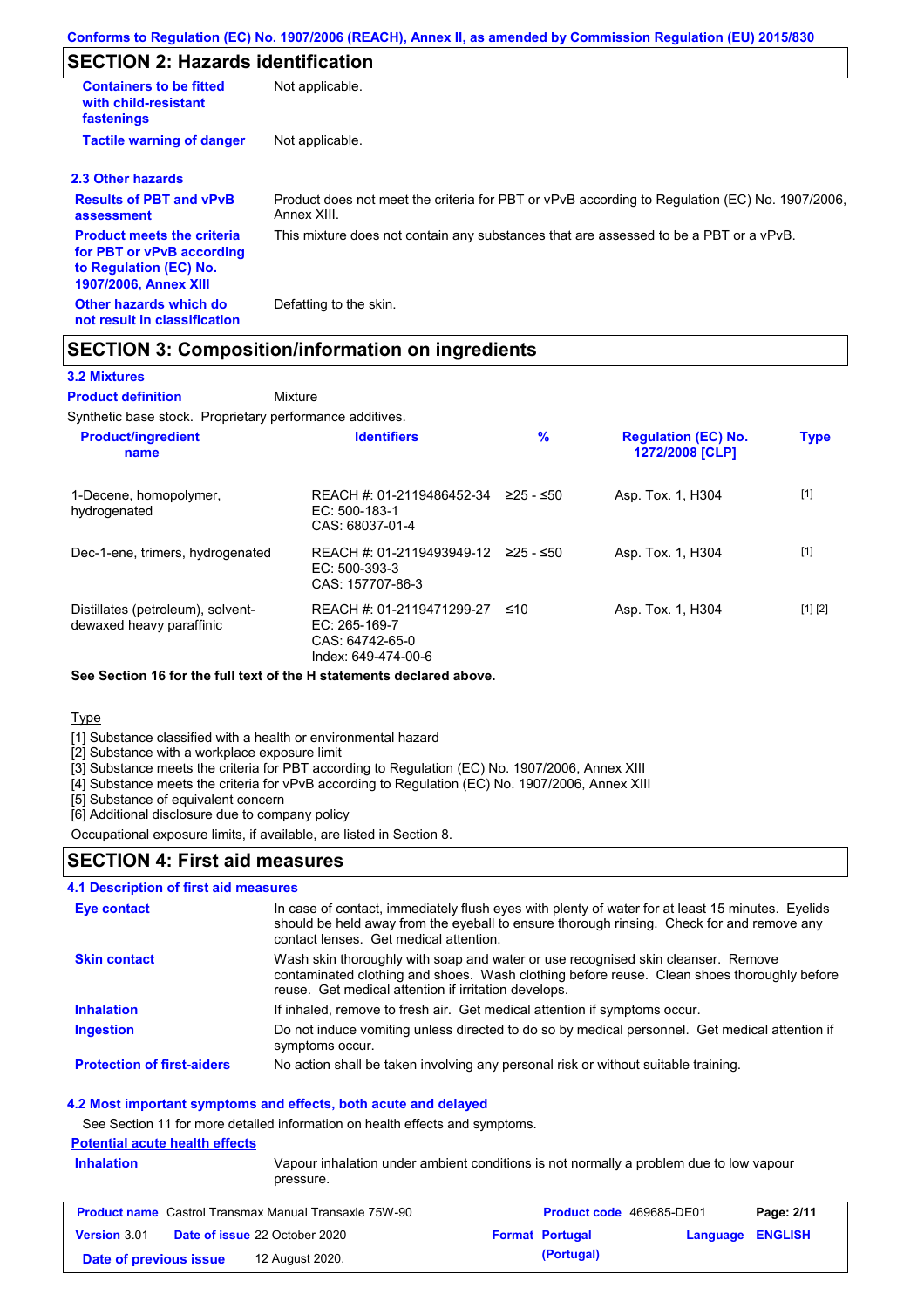# **Conforms to Regulation (EC) No. 1907/2006 (REACH), Annex II, as amended by Commission Regulation (EU) 2015/830**

# **SECTION 4: First aid measures**

| <b>Ingestion</b>    | No known significant effects or critical hazards.                                                                 |
|---------------------|-------------------------------------------------------------------------------------------------------------------|
| <b>Skin contact</b> | Defatting to the skin. May cause skin dryness and irritation.                                                     |
| <b>Eye contact</b>  | No known significant effects or critical hazards.                                                                 |
|                     | Delayed and immediate effects as well as chronic effects from short and long-term exposure                        |
| <b>Inhalation</b>   | Overexposure to the inhalation of airborne droplets or aerosols may cause irritation of the<br>respiratory tract. |
| <b>Ingestion</b>    | Ingestion of large quantities may cause nausea and diarrhoea.                                                     |
| <b>Skin contact</b> | Prolonged or repeated contact can defat the skin and lead to irritation and/or dermatitis.                        |
| <b>Eye contact</b>  | Potential risk of transient stinging or redness if accidental eye contact occurs.                                 |
|                     |                                                                                                                   |

## **4.3 Indication of any immediate medical attention and special treatment needed**

| <b>Notes to physician</b>                                         | Treatment should in general be symptomatic and directed to relieving any effects.                                                                                                                                                                                                                                                                                 |  |  |  |  |
|-------------------------------------------------------------------|-------------------------------------------------------------------------------------------------------------------------------------------------------------------------------------------------------------------------------------------------------------------------------------------------------------------------------------------------------------------|--|--|--|--|
| <b>SECTION 5: Firefighting measures</b>                           |                                                                                                                                                                                                                                                                                                                                                                   |  |  |  |  |
| 5.1 Extinguishing media<br><b>Suitable extinguishing</b><br>media | In case of fire, use foam, dry chemical or carbon dioxide extinguisher or spray.                                                                                                                                                                                                                                                                                  |  |  |  |  |
| <b>Unsuitable extinguishing</b><br>media                          | Do not use water jet. The use of a water jet may cause the fire to spread by splashing the<br>burning product.                                                                                                                                                                                                                                                    |  |  |  |  |
| 5.2 Special hazards arising from the substance or mixture         |                                                                                                                                                                                                                                                                                                                                                                   |  |  |  |  |
| <b>Hazards from the</b><br>substance or mixture                   | In a fire or if heated, a pressure increase will occur and the container may burst.                                                                                                                                                                                                                                                                               |  |  |  |  |
| <b>Hazardous combustion</b><br>products                           | Combustion products may include the following:<br>carbon oxides $(CO, CO2)$ (carbon monoxide, carbon dioxide)                                                                                                                                                                                                                                                     |  |  |  |  |
| 5.3 Advice for firefighters                                       |                                                                                                                                                                                                                                                                                                                                                                   |  |  |  |  |
| <b>Special precautions for</b><br>fire-fighters                   | No action shall be taken involving any personal risk or without suitable training. Promptly<br>isolate the scene by removing all persons from the vicinity of the incident if there is a fire.                                                                                                                                                                    |  |  |  |  |
| <b>Special protective</b><br>equipment for fire-fighters          | Fire-fighters should wear appropriate protective equipment and self-contained breathing<br>apparatus (SCBA) with a full face-piece operated in positive pressure mode. Clothing for fire-<br>fighters (including helmets, protective boots and gloves) conforming to European standard EN<br>469 will provide a basic level of protection for chemical incidents. |  |  |  |  |

# **SECTION 6: Accidental release measures**

|                                                          | 6.1 Personal precautions, protective equipment and emergency procedures                                                                                                                                                                                                                                                                                                                        |  |  |
|----------------------------------------------------------|------------------------------------------------------------------------------------------------------------------------------------------------------------------------------------------------------------------------------------------------------------------------------------------------------------------------------------------------------------------------------------------------|--|--|
| For non-emergency<br>personnel                           | No action shall be taken involving any personal risk or without suitable training. Evacuate<br>surrounding areas. Keep unnecessary and unprotected personnel from entering. Do not touch<br>or walk through spilt material. Floors may be slippery; use care to avoid falling. Put on<br>appropriate personal protective equipment.                                                            |  |  |
| For emergency responders                                 | If specialised clothing is required to deal with the spillage, take note of any information in<br>Section 8 on suitable and unsuitable materials. See also the information in "For non-<br>emergency personnel".                                                                                                                                                                               |  |  |
| <b>6.2 Environmental</b><br><b>precautions</b>           | Avoid dispersal of spilt material and runoff and contact with soil, waterways, drains and sewers.<br>Inform the relevant authorities if the product has caused environmental pollution (sewers,<br>waterways, soil or air).                                                                                                                                                                    |  |  |
| 6.3 Methods and material for containment and cleaning up |                                                                                                                                                                                                                                                                                                                                                                                                |  |  |
| <b>Small spill</b>                                       | Stop leak if without risk. Move containers from spill area. Absorb with an inert material and<br>place in an appropriate waste disposal container. Dispose of via a licensed waste disposal<br>contractor.                                                                                                                                                                                     |  |  |
| <b>Large spill</b>                                       | Stop leak if without risk. Move containers from spill area. Prevent entry into sewers, water<br>courses, basements or confined areas. Contain and collect spillage with non-combustible,<br>absorbent material e.g. sand, earth, vermiculite or diatomaceous earth and place in container<br>for disposal according to local regulations. Dispose of via a licensed waste disposal contractor. |  |  |

| <b>Product name</b> Castrol Transmax Manual Transaxle 75W-90 |  |                                      | <b>Product code</b> 469685-DE01 |                        | Page: 3/11              |  |
|--------------------------------------------------------------|--|--------------------------------------|---------------------------------|------------------------|-------------------------|--|
| <b>Version 3.01</b>                                          |  | <b>Date of issue 22 October 2020</b> |                                 | <b>Format Portugal</b> | <b>Language ENGLISH</b> |  |
| Date of previous issue                                       |  | 12 August 2020.                      |                                 | (Portugal)             |                         |  |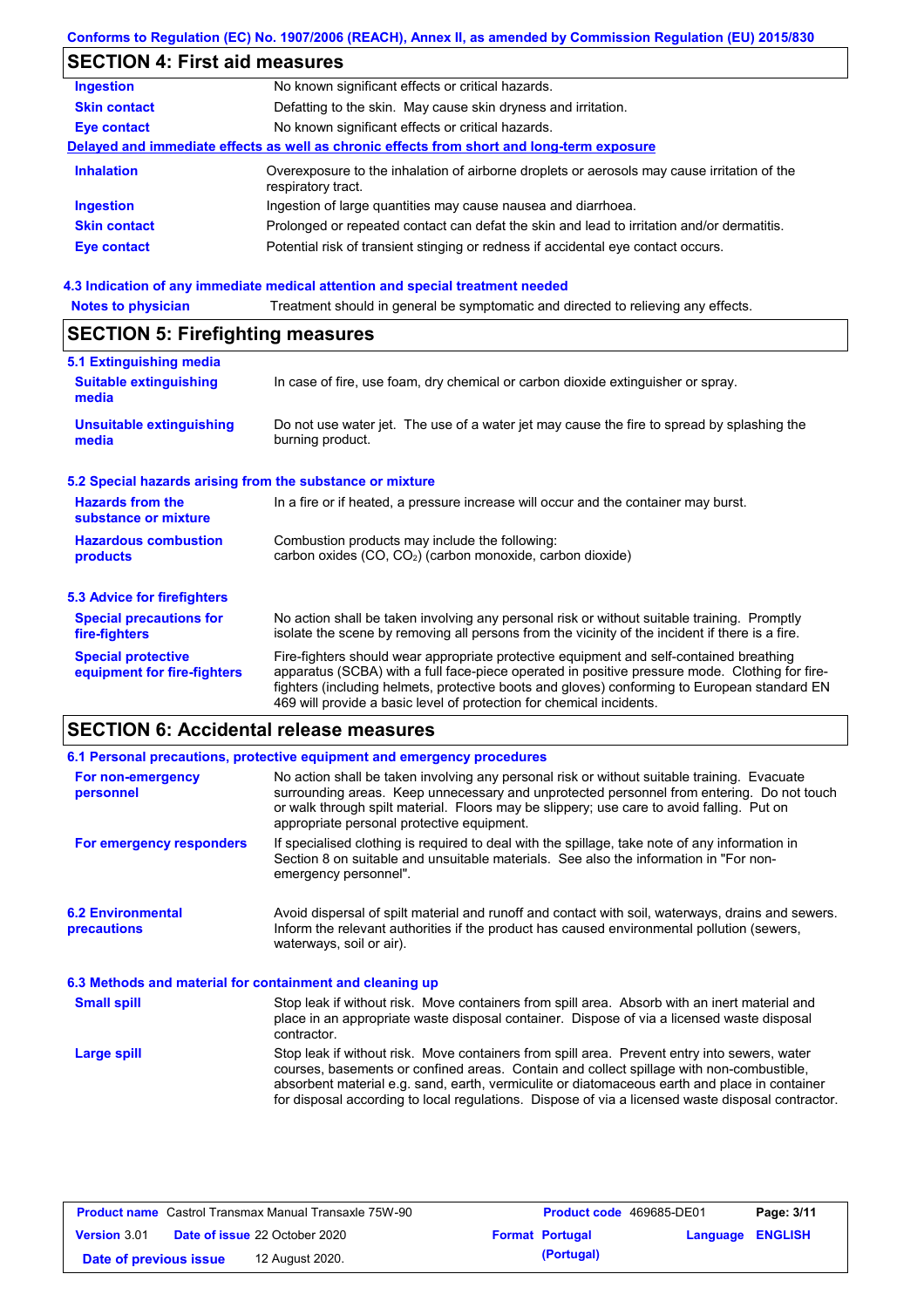## **SECTION 6: Accidental release measures**

# **SECTION 7: Handling and storage**

| 7.1 Precautions for safe handling                                             |                                                                                                                                                                                                                                                                                                                                                                                                                                                                                          |  |  |  |  |
|-------------------------------------------------------------------------------|------------------------------------------------------------------------------------------------------------------------------------------------------------------------------------------------------------------------------------------------------------------------------------------------------------------------------------------------------------------------------------------------------------------------------------------------------------------------------------------|--|--|--|--|
| <b>Protective measures</b>                                                    | Put on appropriate personal protective equipment.                                                                                                                                                                                                                                                                                                                                                                                                                                        |  |  |  |  |
| <b>Advice on general</b><br>occupational hygiene                              | Eating, drinking and smoking should be prohibited in areas where this material is handled,<br>stored and processed. Wash thoroughly after handling. Remove contaminated clothing and<br>protective equipment before entering eating areas. See also Section 8 for additional<br>information on hygiene measures.                                                                                                                                                                         |  |  |  |  |
| <b>7.2 Conditions for safe</b><br>storage, including any<br>incompatibilities | Store in accordance with local regulations. Store in a dry, cool and well-ventilated area, away<br>from incompatible materials (see Section 10). Keep away from heat and direct sunlight. Keep<br>container tightly closed and sealed until ready for use. Containers that have been opened must<br>be carefully resealed and kept upright to prevent leakage. Store and use only in equipment/<br>containers designed for use with this product. Do not store in unlabelled containers. |  |  |  |  |
| <b>Not suitable</b>                                                           | Prolonged exposure to elevated temperature.                                                                                                                                                                                                                                                                                                                                                                                                                                              |  |  |  |  |
| 7.3 Specific end use(s)                                                       |                                                                                                                                                                                                                                                                                                                                                                                                                                                                                          |  |  |  |  |
| <b>Recommendations</b>                                                        | See section 1.2 and Exposure scenarios in annex, if applicable.                                                                                                                                                                                                                                                                                                                                                                                                                          |  |  |  |  |
|                                                                               | <b>SECTION 8: Exposure controls/personal protection</b>                                                                                                                                                                                                                                                                                                                                                                                                                                  |  |  |  |  |
| <b>8.1 Control parameters</b>                                                 |                                                                                                                                                                                                                                                                                                                                                                                                                                                                                          |  |  |  |  |
| <b>Occupational exposure limits</b>                                           |                                                                                                                                                                                                                                                                                                                                                                                                                                                                                          |  |  |  |  |
| <b>Product/ingredient name</b>                                                | <b>Exposure limit values</b>                                                                                                                                                                                                                                                                                                                                                                                                                                                             |  |  |  |  |
| Distillates (petroleum), solvent-dewaxed heavy<br>paraffinic                  | Portuguese Institute of Quality (Portugal).<br>$TMLA$ , $F \sim L-3$ Q $F \sim L-1$ , $I/D \sim L-1$ , $A Q/0000$ $F \sim L-4$ , $A \sim L-1$                                                                                                                                                                                                                                                                                                                                            |  |  |  |  |
|                                                                               |                                                                                                                                                                                                                                                                                                                                                                                                                                                                                          |  |  |  |  |

 TWA: 5 mg/m³ 8 hours. Issued/Revised: 10/2003 Form: Aerosol STEL: 10 mg/m<sup>3</sup> 15 minutes. Issued/Revised: 10/2003 Form: Aerosol

Whilst specific OELs for certain components may be shown in this section, other components may be present in any mist, vapour or dust produced. Therefore, the specific OELs may not be applicable to the product as a whole and are provided for guidance only.

**Recommended monitoring**  If this product contains ingredients with exposure limits, personal, workplace atmosphere or biological monitoring may be required to determine the effectiveness of the ventilation or other control measures and/or the necessity to use respiratory protective equipment. Reference should be made to monitoring standards, such as the following: European Standard EN 689 (Workplace atmospheres - Guidance for the assessment of exposure by inhalation to chemical agents for comparison with limit values and measurement strategy) European Standard EN 14042 (Workplace atmospheres - Guide for the application and use of procedures for the assessment of exposure to chemical and biological agents) European Standard EN 482 (Workplace atmospheres - General requirements for the performance of procedures for the measurement of chemical agents) Reference to national guidance documents for methods for the determination of hazardous substances will also be required.

### **Derived No Effect Level**

**procedures**

No DNELs/DMELs available.

### **Predicted No Effect Concentration**

No PNECs available

# **8.2 Exposure controls**

| <b>Appropriate engineering</b>                           | Provide exhaust ventilation or other engineering controls to keep the relevant airborne                                                                                                                                                                                                                                                                                                                                                            |
|----------------------------------------------------------|----------------------------------------------------------------------------------------------------------------------------------------------------------------------------------------------------------------------------------------------------------------------------------------------------------------------------------------------------------------------------------------------------------------------------------------------------|
| <b>controls</b>                                          | concentrations below their respective occupational exposure limits.                                                                                                                                                                                                                                                                                                                                                                                |
|                                                          | All activities involving chemicals should be assessed for their risks to health, to ensure<br>exposures are adequately controlled. Personal protective equipment should only be considered<br>after other forms of control measures (e.g. engineering controls) have been suitably evaluated.<br>Personal protective equipment should conform to appropriate standards, be suitable for use, be<br>kept in good condition and properly maintained. |
|                                                          | Your supplier of personal protective equipment should be consulted for advice on selection and<br>appropriate standards. For further information contact your national organisation for standards.<br>The final choice of protective equipment will depend upon a risk assessment. It is important to<br>ensure that all items of personal protective equipment are compatible.                                                                    |
| Busilist uses Castral Transmout Manuel Transactor 7FW 00 | <b>Benedict 4144</b><br>Busdiest sade, 10000F BE01                                                                                                                                                                                                                                                                                                                                                                                                 |

| <b>Product name</b> Castrol Transmax Manual Transaxle 75W-90 |                                      | <b>Product code</b> 469685-DE01 |                         | Page: 4/11 |
|--------------------------------------------------------------|--------------------------------------|---------------------------------|-------------------------|------------|
| <b>Version 3.01</b>                                          | <b>Date of issue 22 October 2020</b> | <b>Format Portugal</b>          | <b>Language ENGLISH</b> |            |
| Date of previous issue                                       | 12 August 2020.                      | (Portugal)                      |                         |            |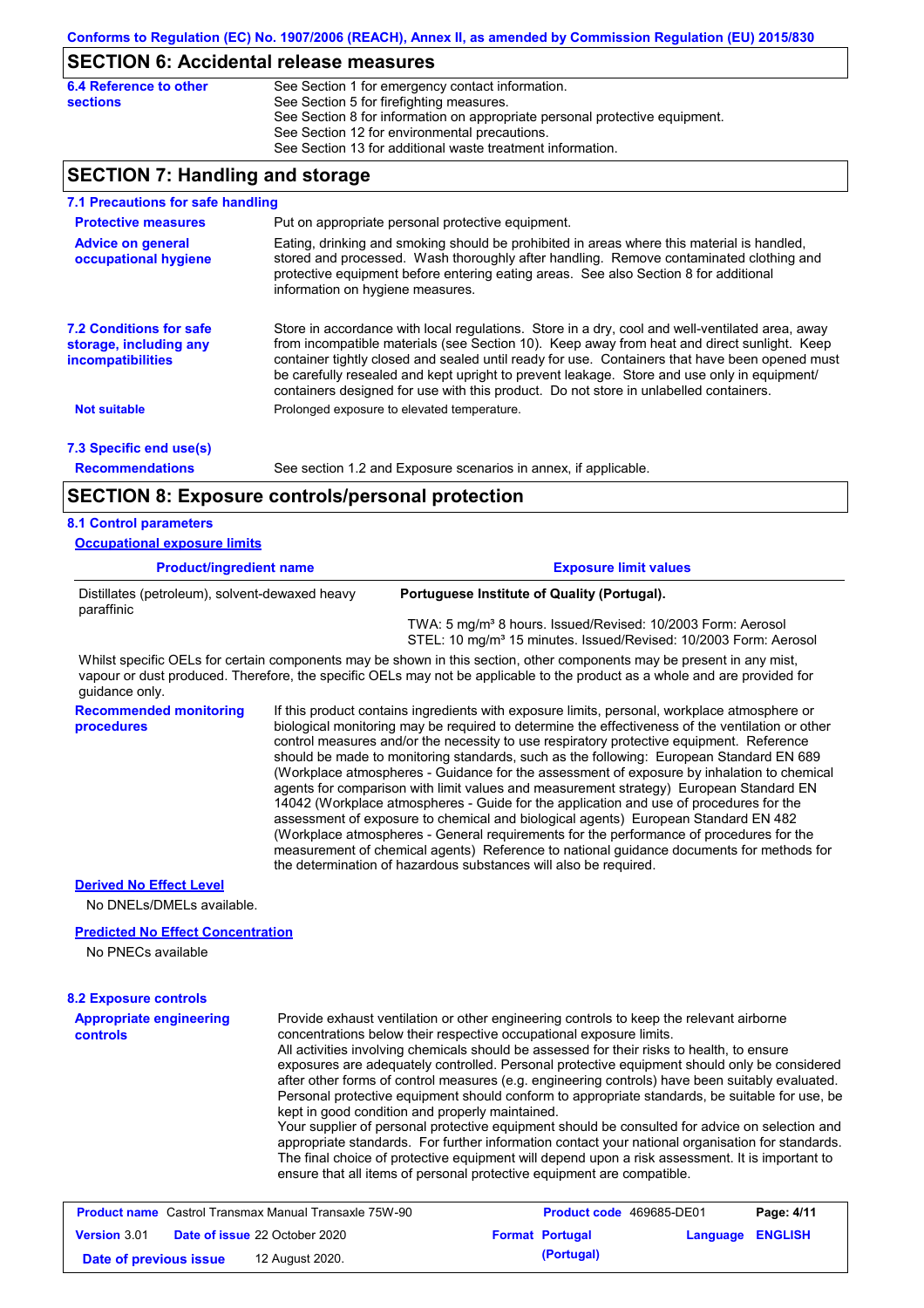# **SECTION 8: Exposure controls/personal protection**

| <b>Individual protection measures</b><br><b>Hygiene measures</b> | Wash hands, forearms and face thoroughly after handling chemical products, before eating,<br>smoking and using the lavatory and at the end of the working period. Ensure that eyewash                                                                                                                                                                                                                                                                                                                                                                                                                                                             |
|------------------------------------------------------------------|---------------------------------------------------------------------------------------------------------------------------------------------------------------------------------------------------------------------------------------------------------------------------------------------------------------------------------------------------------------------------------------------------------------------------------------------------------------------------------------------------------------------------------------------------------------------------------------------------------------------------------------------------|
|                                                                  | stations and safety showers are close to the workstation location.                                                                                                                                                                                                                                                                                                                                                                                                                                                                                                                                                                                |
| <b>Respiratory protection</b>                                    | In case of insufficient ventilation, wear suitable respiratory equipment.<br>The correct choice of respiratory protection depends upon the chemicals being handled, the<br>conditions of work and use, and the condition of the respiratory equipment. Safety procedures<br>should be developed for each intended application. Respiratory protection equipment should<br>therefore be chosen in consultation with the supplier/manufacturer and with a full assessment<br>of the working conditions.                                                                                                                                             |
| <b>Eye/face protection</b>                                       | Safety glasses with side shields.                                                                                                                                                                                                                                                                                                                                                                                                                                                                                                                                                                                                                 |
| <b>Skin protection</b>                                           |                                                                                                                                                                                                                                                                                                                                                                                                                                                                                                                                                                                                                                                   |
| <b>Hand protection</b>                                           | <b>General Information:</b>                                                                                                                                                                                                                                                                                                                                                                                                                                                                                                                                                                                                                       |
|                                                                  | Because specific work environments and material handling practices vary, safety procedures<br>should be developed for each intended application. The correct choice of protective gloves<br>depends upon the chemicals being handled, and the conditions of work and use. Most gloves<br>provide protection for only a limited time before they must be discarded and replaced (even the<br>best chemically resistant gloves will break down after repeated chemical exposures).                                                                                                                                                                  |
|                                                                  | Gloves should be chosen in consultation with the supplier / manufacturer and taking account of<br>a full assessment of the working conditions.                                                                                                                                                                                                                                                                                                                                                                                                                                                                                                    |
|                                                                  | Recommended: Nitrile gloves.<br><b>Breakthrough time:</b>                                                                                                                                                                                                                                                                                                                                                                                                                                                                                                                                                                                         |
|                                                                  | Breakthrough time data are generated by glove manufacturers under laboratory test conditions<br>and represent how long a glove can be expected to provide effective permeation resistance. It<br>is important when following breakthrough time recommendations that actual workplace<br>conditions are taken into account. Always consult with your glove supplier for up-to-date<br>technical information on breakthrough times for the recommended glove type.<br>Our recommendations on the selection of gloves are as follows:                                                                                                                |
|                                                                  | Continuous contact:                                                                                                                                                                                                                                                                                                                                                                                                                                                                                                                                                                                                                               |
|                                                                  | Gloves with a minimum breakthrough time of 240 minutes, or >480 minutes if suitable gloves<br>can be obtained.<br>If suitable gloves are not available to offer that level of protection, gloves with shorter<br>breakthrough times may be acceptable as long as appropriate glove maintenance and<br>replacement regimes are determined and adhered to.                                                                                                                                                                                                                                                                                          |
|                                                                  | Short-term / splash protection:                                                                                                                                                                                                                                                                                                                                                                                                                                                                                                                                                                                                                   |
|                                                                  | Recommended breakthrough times as above.<br>It is recognised that for short-term, transient exposures, gloves with shorter breakthrough times<br>may commonly be used. Therefore, appropriate maintenance and replacement regimes must<br>be determined and rigorously followed.                                                                                                                                                                                                                                                                                                                                                                  |
|                                                                  | <b>Glove Thickness:</b>                                                                                                                                                                                                                                                                                                                                                                                                                                                                                                                                                                                                                           |
|                                                                  | For general applications, we recommend gloves with a thickness typically greater than 0.35 mm.                                                                                                                                                                                                                                                                                                                                                                                                                                                                                                                                                    |
|                                                                  | It should be emphasised that glove thickness is not necessarily a good predictor of glove<br>resistance to a specific chemical, as the permeation efficiency of the glove will be dependent<br>on the exact composition of the glove material. Therefore, glove selection should also be based<br>on consideration of the task requirements and knowledge of breakthrough times.<br>Glove thickness may also vary depending on the glove manufacturer, the glove type and the<br>glove model. Therefore, the manufacturers' technical data should always be taken into account<br>to ensure selection of the most appropriate glove for the task. |
|                                                                  | Note: Depending on the activity being conducted, gloves of varying thickness may be required<br>for specific tasks. For example:                                                                                                                                                                                                                                                                                                                                                                                                                                                                                                                  |
|                                                                  | • Thinner gloves (down to 0.1 mm or less) may be required where a high degree of manual<br>dexterity is needed. However, these gloves are only likely to give short duration protection and<br>would normally be just for single use applications, then disposed of.                                                                                                                                                                                                                                                                                                                                                                              |
|                                                                  |                                                                                                                                                                                                                                                                                                                                                                                                                                                                                                                                                                                                                                                   |

| <b>Product name</b> Castrol Transmax Manual Transaxle 75W-90 |  |                                      | <b>Product code</b> 469685-DE01 |                        | Page: 5/11              |  |
|--------------------------------------------------------------|--|--------------------------------------|---------------------------------|------------------------|-------------------------|--|
| <b>Version 3.01</b>                                          |  | <b>Date of issue 22 October 2020</b> |                                 | <b>Format Portugal</b> | <b>Language ENGLISH</b> |  |
| Date of previous issue                                       |  | 12 August 2020.                      |                                 | (Portugal)             |                         |  |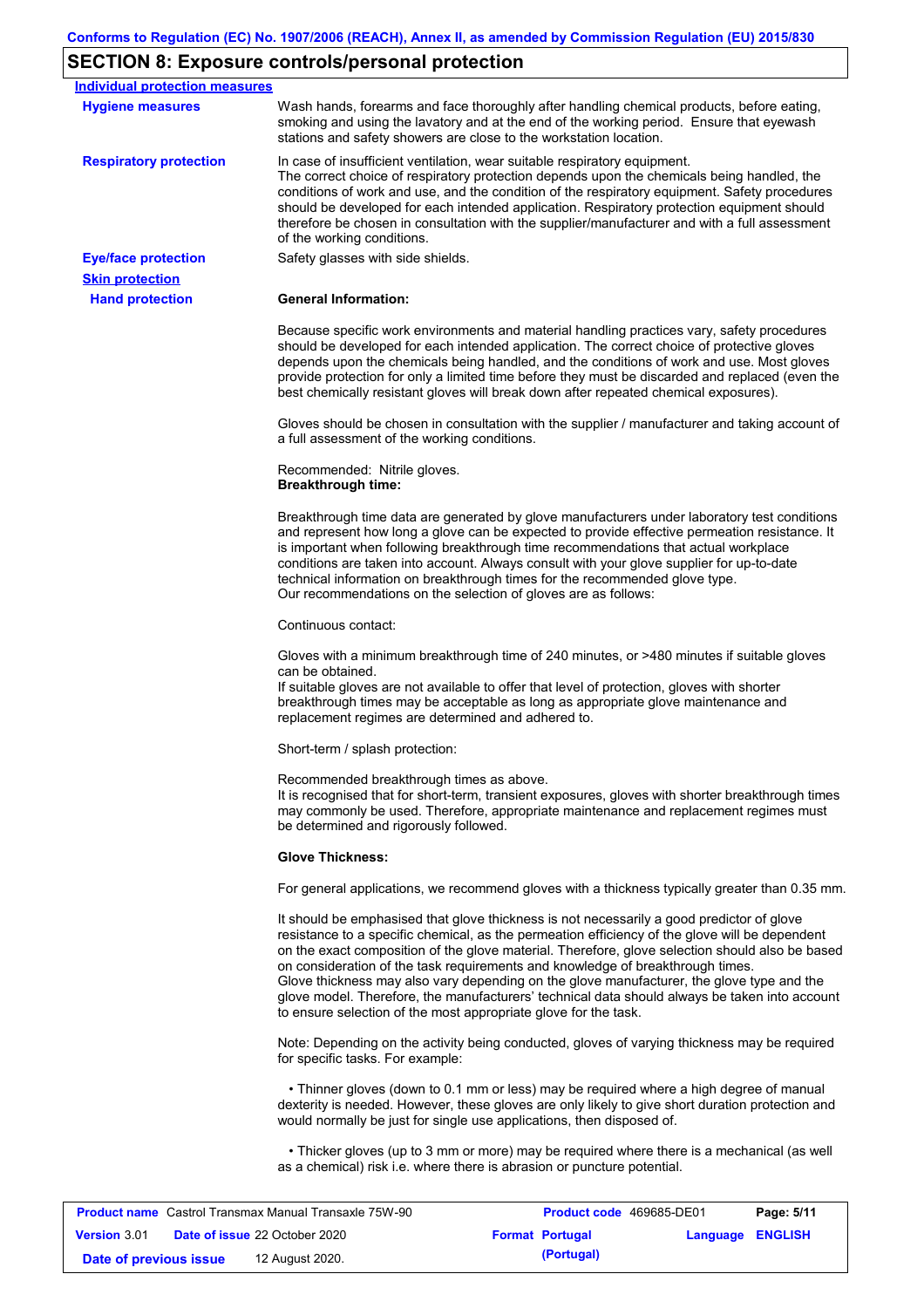# **SECTION 8: Exposure controls/personal protection**

| <b>Skin and body</b>                             | Use of protective clothing is good industrial practice.<br>Personal protective equipment for the body should be selected based on the task being<br>performed and the risks involved and should be approved by a specialist before handling this<br>product.<br>Cotton or polyester/cotton overalls will only provide protection against light superficial<br>contamination that will not soak through to the skin. Overalls should be laundered on a regular<br>basis. When the risk of skin exposure is high (e.g. when cleaning up spillages or if there is a<br>risk of splashing) then chemical resistant aprons and/or impervious chemical suits and boots<br>will be required. |
|--------------------------------------------------|---------------------------------------------------------------------------------------------------------------------------------------------------------------------------------------------------------------------------------------------------------------------------------------------------------------------------------------------------------------------------------------------------------------------------------------------------------------------------------------------------------------------------------------------------------------------------------------------------------------------------------------------------------------------------------------|
| <b>Refer to standards:</b>                       | Respiratory protection: EN 529<br>Gloves: EN 420, EN 374<br>Eye protection: EN 166<br>Filtering half-mask: EN 149<br>Filtering half-mask with valve: EN 405<br>Half-mask: EN 140 plus filter<br>Full-face mask: EN 136 plus filter<br>Particulate filters: EN 143<br>Gas/combined filters: EN 14387                                                                                                                                                                                                                                                                                                                                                                                   |
| <b>Environmental exposure</b><br><b>controls</b> | Emissions from ventilation or work process equipment should be checked to ensure they<br>comply with the requirements of environmental protection legislation. In some cases, fume<br>scrubbers, filters or engineering modifications to the process equipment will be necessary to<br>reduce emissions to acceptable levels.                                                                                                                                                                                                                                                                                                                                                         |

# **SECTION 9: Physical and chemical properties**

# **9.1 Information on basic physical and chemical properties**

| <b>Appearance</b>                                      |                                                                                                                                          |
|--------------------------------------------------------|------------------------------------------------------------------------------------------------------------------------------------------|
| <b>Physical state</b>                                  | Liguid.                                                                                                                                  |
| <b>Colour</b>                                          | Amber.                                                                                                                                   |
| <b>Odour</b>                                           | Not available.                                                                                                                           |
| <b>Odour threshold</b>                                 | Not available.                                                                                                                           |
| pH                                                     | Not available.                                                                                                                           |
| <b>Melting point/freezing point</b>                    | Not available.                                                                                                                           |
| Initial boiling point and boiling<br>range             | Not available.                                                                                                                           |
| <b>Pour point</b>                                      | $-51 °C$                                                                                                                                 |
| <b>Flash point</b>                                     | Open cup: >180°C (>356°F) [Cleveland.]                                                                                                   |
| <b>Evaporation rate</b>                                | Not available.                                                                                                                           |
| <b>Flammability (solid, gas)</b>                       | Not available.                                                                                                                           |
| <b>Upper/lower flammability or</b><br>explosive limits | Not available.                                                                                                                           |
| <b>Vapour pressure</b>                                 | Not available.                                                                                                                           |
| <b>Vapour density</b>                                  | Not available.                                                                                                                           |
| <b>Relative density</b>                                | Not available.                                                                                                                           |
| <b>Density</b>                                         | <1000 kg/m <sup>3</sup> (<1 g/cm <sup>3</sup> ) at 15 <sup>°</sup> C                                                                     |
| <b>Solubility(ies)</b>                                 | insoluble in water.                                                                                                                      |
| <b>Partition coefficient: n-octanol/</b><br>water      | Not available.                                                                                                                           |
| <b>Auto-ignition temperature</b>                       | Not available.                                                                                                                           |
| <b>Decomposition temperature</b>                       | Not available.                                                                                                                           |
| <b>Viscosity</b>                                       | Kinematic: 77.58 mm <sup>2</sup> /s (77.58 cSt) at $40^{\circ}$ C<br>Kinematic: 14.63 mm <sup>2</sup> /s (14.63 cSt) at 100 $^{\circ}$ C |
| <b>Explosive properties</b>                            | Not available.                                                                                                                           |
| <b>Oxidising properties</b>                            | Not available.                                                                                                                           |

### **9.2 Other information**

No additional information.

| <b>Product name</b> Castrol Transmax Manual Transaxle 75W-90 |  |                                      | <b>Product code</b> 469685-DE01 |                        | Page: 6/11              |  |
|--------------------------------------------------------------|--|--------------------------------------|---------------------------------|------------------------|-------------------------|--|
| <b>Version 3.01</b>                                          |  | <b>Date of issue 22 October 2020</b> |                                 | <b>Format Portugal</b> | <b>Language ENGLISH</b> |  |
| Date of previous issue                                       |  | 12 August 2020.                      |                                 | (Portugal)             |                         |  |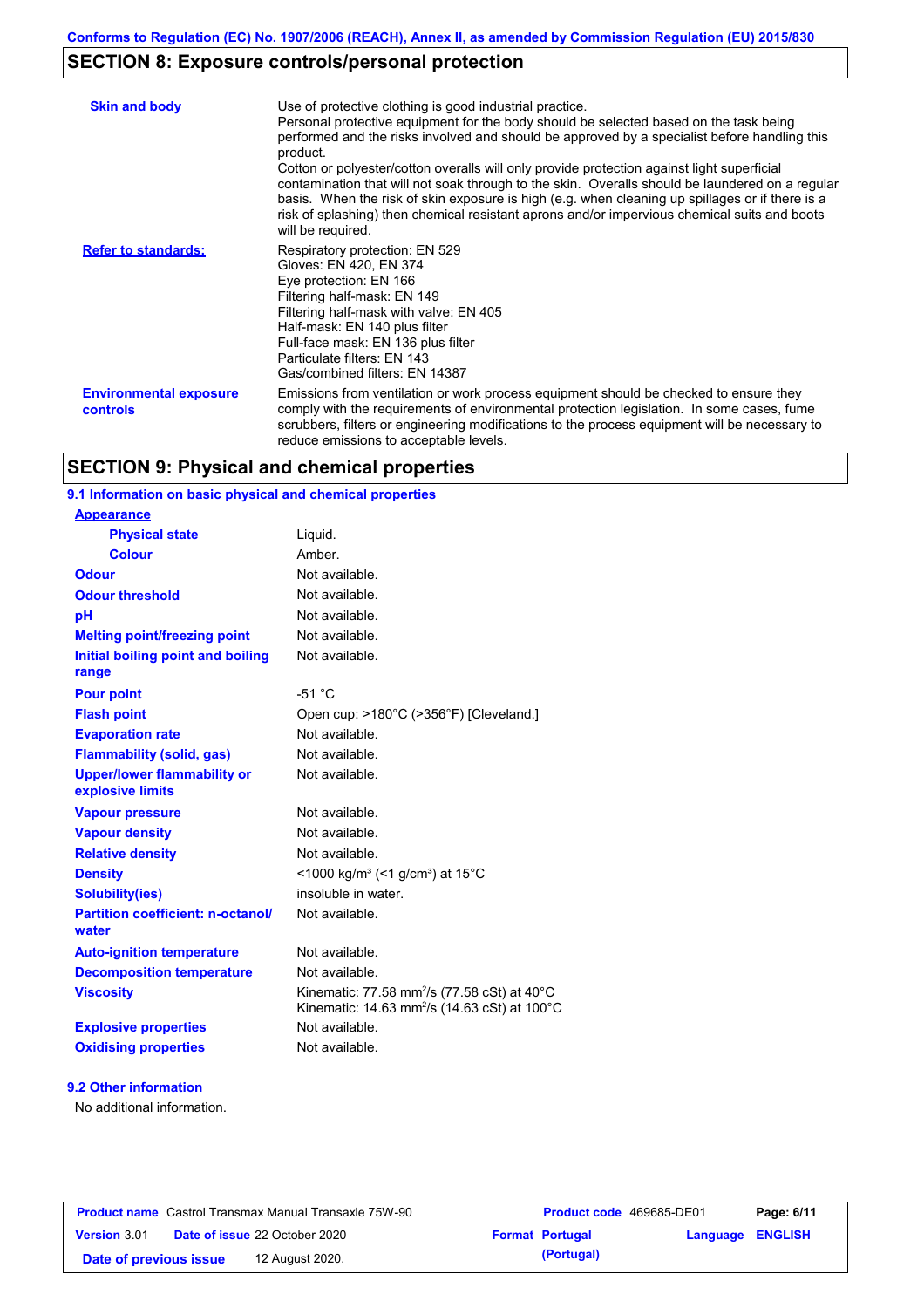| <b>SECTION 10: Stability and reactivity</b>     |                                                                                                                                                                         |  |  |  |
|-------------------------------------------------|-------------------------------------------------------------------------------------------------------------------------------------------------------------------------|--|--|--|
| <b>10.1 Reactivity</b>                          | No specific test data available for this product. Refer to Conditions to avoid and Incompatible<br>materials for additional information.                                |  |  |  |
| <b>10.2 Chemical stability</b>                  | The product is stable.                                                                                                                                                  |  |  |  |
| 10.3 Possibility of<br>hazardous reactions      | Under normal conditions of storage and use, hazardous reactions will not occur.<br>Under normal conditions of storage and use, hazardous polymerisation will not occur. |  |  |  |
| <b>10.4 Conditions to avoid</b>                 | Avoid all possible sources of ignition (spark or flame).                                                                                                                |  |  |  |
| <b>10.5 Incompatible materials</b>              | Reactive or incompatible with the following materials: oxidising materials.                                                                                             |  |  |  |
| <b>10.6 Hazardous</b><br>decomposition products | Under normal conditions of storage and use, hazardous decomposition products should not be<br>produced.                                                                 |  |  |  |

# **SECTION 11: Toxicological information**

| 11.1 Information on toxicological effects          |                                                                                                                             |
|----------------------------------------------------|-----------------------------------------------------------------------------------------------------------------------------|
| <b>Acute toxicity estimates</b>                    |                                                                                                                             |
| Not available.                                     |                                                                                                                             |
| <b>Information on likely</b><br>routes of exposure | Routes of entry anticipated: Dermal, Inhalation.                                                                            |
| <b>Potential acute health effects</b>              |                                                                                                                             |
| <b>Inhalation</b>                                  | Vapour inhalation under ambient conditions is not normally a problem due to low vapour<br>pressure.                         |
| <b>Ingestion</b>                                   | No known significant effects or critical hazards.                                                                           |
| <b>Skin contact</b>                                | Defatting to the skin. May cause skin dryness and irritation.                                                               |
| <b>Eye contact</b>                                 | No known significant effects or critical hazards.                                                                           |
|                                                    | Symptoms related to the physical, chemical and toxicological characteristics                                                |
| <b>Inhalation</b>                                  | May be harmful by inhalation if exposure to vapour, mists or fumes resulting from thermal<br>decomposition products occurs. |
| <b>Ingestion</b>                                   | No specific data.                                                                                                           |
| <b>Skin contact</b>                                | Adverse symptoms may include the following:<br>irritation<br>dryness<br>cracking                                            |
| <b>Eye contact</b>                                 | No specific data.                                                                                                           |
|                                                    | Delayed and immediate effects as well as chronic effects from short and long-term exposure                                  |
| <b>Inhalation</b>                                  | Overexposure to the inhalation of airborne droplets or aerosols may cause irritation of the<br>respiratory tract.           |
| <b>Ingestion</b>                                   | Ingestion of large quantities may cause nausea and diarrhoea.                                                               |
| <b>Skin contact</b>                                | Prolonged or repeated contact can defat the skin and lead to irritation and/or dermatitis.                                  |
| <b>Eye contact</b>                                 | Potential risk of transient stinging or redness if accidental eye contact occurs.                                           |
| <b>Potential chronic health effects</b>            |                                                                                                                             |
| <b>General</b>                                     | No known significant effects or critical hazards.                                                                           |
| <b>Carcinogenicity</b>                             | No known significant effects or critical hazards.                                                                           |
| <b>Mutagenicity</b>                                | No known significant effects or critical hazards.                                                                           |
| <b>Developmental effects</b>                       | No known significant effects or critical hazards.                                                                           |
| <b>Fertility effects</b>                           | No known significant effects or critical hazards.                                                                           |

# **SECTION 12: Ecological information**

### **12.1 Toxicity**

**Environmental hazards** Not classified as dangerous

### **12.2 Persistence and degradability**

Partially biodegradable.

### **12.3 Bioaccumulative potential**

This product is not expected to bioaccumulate through food chains in the environment.

| <b>Product name</b> Castrol Transmax Manual Transaxle 75W-90 |  |                                      | Product code 469685-DE01 | Page: 7/11       |  |
|--------------------------------------------------------------|--|--------------------------------------|--------------------------|------------------|--|
| Version 3.01                                                 |  | <b>Date of issue 22 October 2020</b> | <b>Format Portugal</b>   | Language ENGLISH |  |
| Date of previous issue                                       |  | 12 August 2020.                      | (Portugal)               |                  |  |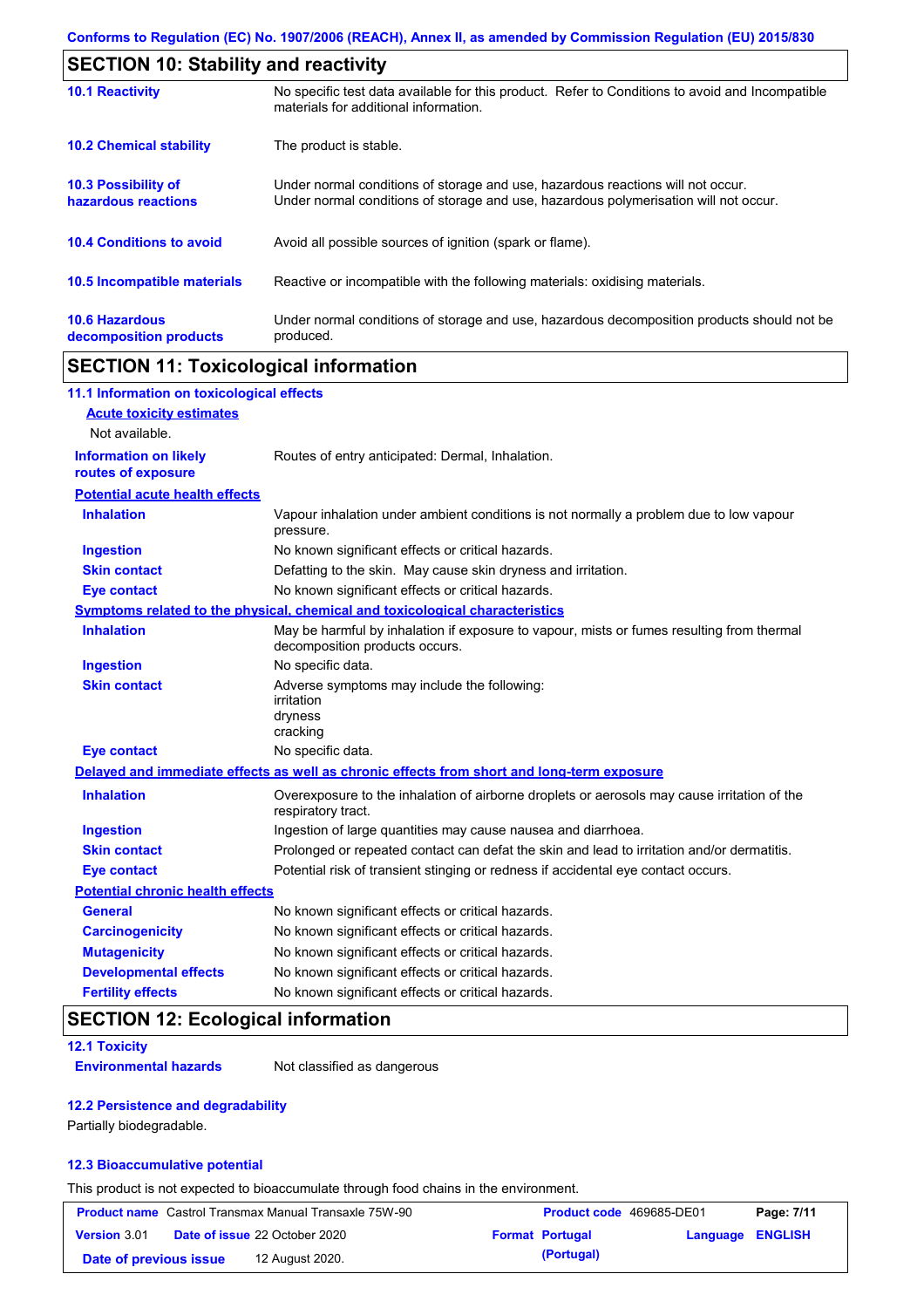# **SECTION 12: Ecological information**

| <b>12.4 Mobility in soil</b>                            |                                                                      |
|---------------------------------------------------------|----------------------------------------------------------------------|
| <b>Soil/water partition</b><br><b>coefficient (Koc)</b> | Not available.                                                       |
| <b>Mobility</b>                                         | Spillages may penetrate the soil causing ground water contamination. |

### **12.5 Results of PBT and vPvB assessment**

Product does not meet the criteria for PBT or vPvB according to Regulation (EC) No. 1907/2006, Annex XIII.

| 12.6 Other adverse effects          |                                                                                                                           |
|-------------------------------------|---------------------------------------------------------------------------------------------------------------------------|
| <b>Other ecological information</b> | Spills may form a film on water surfaces causing physical damage to organisms. Oxygen<br>transfer could also be impaired. |
|                                     |                                                                                                                           |

## **SECTION 13: Disposal considerations**

## **13.1 Waste treatment methods**

**Product**

**Methods of disposal**

Where possible, arrange for product to be recycled. Dispose of via an authorised person/ licensed waste disposal contractor in accordance with local regulations.

**Hazardous waste** Yes.

### **European waste catalogue (EWC)**

| Waste code | <b>Waste designation</b>                |
|------------|-----------------------------------------|
| 13 02 08*  | other engine, gear and lubricating oils |

However, deviation from the intended use and/or the presence of any potential contaminants may require an alternative waste disposal code to be assigned by the end user.

### **Packaging**

| <b>Methods of disposal</b> | Where possible, arrange for product to be recycled. Dispose of via an authorised person/<br>licensed waste disposal contractor in accordance with local regulations.                                                                    |
|----------------------------|-----------------------------------------------------------------------------------------------------------------------------------------------------------------------------------------------------------------------------------------|
| <b>Special precautions</b> | This material and its container must be disposed of in a safe way. Empty containers or liners<br>may retain some product residues. Avoid dispersal of spilt material and runoff and contact with<br>soil, waterways, drains and sewers. |
| <b>References</b>          | Commission 2014/955/EU<br>Directive 2008/98/EC                                                                                                                                                                                          |

# **SECTION 14: Transport information**

|                                                | <b>ADR/RID</b> | <b>ADN</b>     | <b>IMDG</b>    | <b>IATA</b>    |
|------------------------------------------------|----------------|----------------|----------------|----------------|
| 14.1 UN number                                 | Not regulated. | Not regulated. | Not regulated. | Not regulated. |
| 14.2 UN proper<br>shipping name                |                |                |                |                |
| <b>14.3 Transport</b><br>hazard class(es)      |                |                |                |                |
| 14.4 Packing<br>group                          |                |                |                |                |
| 14.5<br><b>Environmental</b><br><b>hazards</b> | No.            | No.            | No.            | No.            |
| <b>Additional</b><br><b>information</b>        |                |                |                |                |

**14.6 Special precautions for user** Not available.

**14.7 Transport in bulk according to Annex II of Marpol and the IBC Code** Not available.

| <b>Product name</b> Castrol Transmax Manual Transaxle 75W-90 |  |                                      | <b>Product code</b> 469685-DE01 | Page: 8/11             |                  |  |
|--------------------------------------------------------------|--|--------------------------------------|---------------------------------|------------------------|------------------|--|
| <b>Version 3.01</b>                                          |  | <b>Date of issue 22 October 2020</b> |                                 | <b>Format Portugal</b> | Language ENGLISH |  |
| Date of previous issue                                       |  | 12 August 2020.                      |                                 | (Portugal)             |                  |  |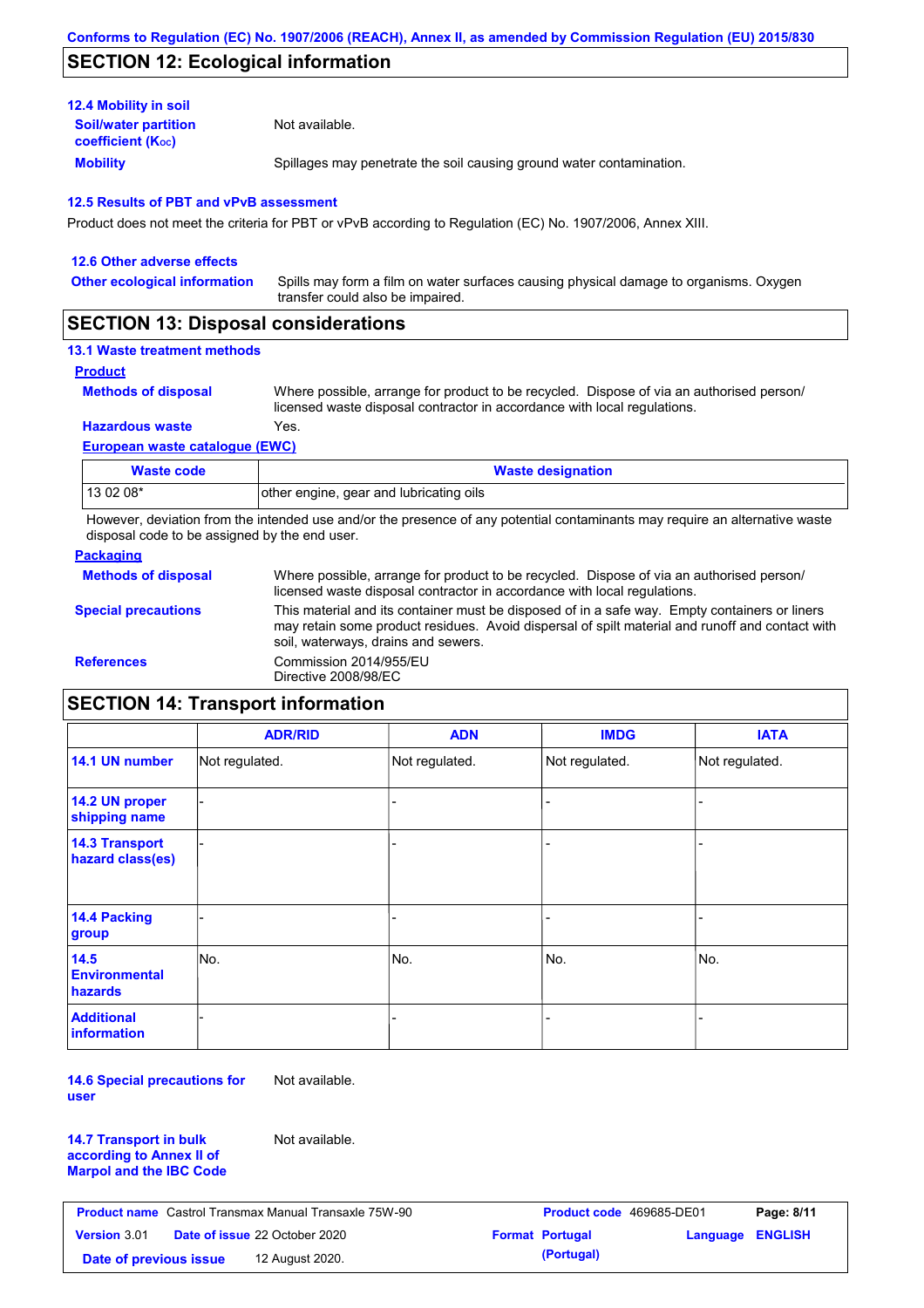# **SECTION 15: Regulatory information**

|                                                                 | 15.1 Safety, health and environmental regulations/legislation specific for the substance or mixture                            |
|-----------------------------------------------------------------|--------------------------------------------------------------------------------------------------------------------------------|
| EU Regulation (EC) No. 1907/2006 (REACH)                        |                                                                                                                                |
| Annex XIV - List of substances subject to authorisation         |                                                                                                                                |
| <b>Annex XIV</b>                                                |                                                                                                                                |
| None of the components are listed.                              |                                                                                                                                |
| <b>Substances of very high concern</b>                          |                                                                                                                                |
| None of the components are listed.                              |                                                                                                                                |
| <b>Other regulations</b>                                        |                                                                                                                                |
| <b>REACH Status</b>                                             | The company, as identified in Section 1, sells this product in the EU in compliance with the<br>current requirements of REACH. |
| <b>United States inventory</b><br>(TSCA 8b)                     | All components are active or exempted.                                                                                         |
| <b>Australia inventory (AICS)</b>                               | All components are listed or exempted.                                                                                         |
| <b>Canada inventory</b>                                         | All components are listed or exempted.                                                                                         |
| <b>China inventory (IECSC)</b>                                  | All components are listed or exempted.                                                                                         |
| <b>Japan inventory (ENCS)</b>                                   | All components are listed or exempted.                                                                                         |
| <b>Korea inventory (KECI)</b>                                   | All components are listed or exempted.                                                                                         |
| <b>Philippines inventory</b><br>(PICCS)                         | All components are listed or exempted.                                                                                         |
| <b>Taiwan Chemical</b><br><b>Substances Inventory</b><br>(TCSI) | All components are listed or exempted.                                                                                         |
| Ozone depleting substances (1005/2009/EU)                       |                                                                                                                                |
| Not listed.                                                     |                                                                                                                                |
| Prior Informed Consent (PIC) (649/2012/EU)<br>Not listed.       |                                                                                                                                |
|                                                                 |                                                                                                                                |
| <b>EU - Water framework directive - Priority substances</b>     |                                                                                                                                |
| None of the components are listed.                              |                                                                                                                                |
| <b>Seveso Directive</b>                                         |                                                                                                                                |

This product is not controlled under the Seveso Directive.

| <b>15.2 Chemical safety</b> | A Chemical Safety Assessment has been carried out for one or more of the substances within  |
|-----------------------------|---------------------------------------------------------------------------------------------|
| assessment                  | this mixture. A Chemical Safety Assessment has not been carried out for the mixture itself. |

# **SECTION 16: Other information**

| <b>Abbreviations and acronyms</b>                            | ADN = European Provisions concerning the International Carriage of Dangerous Goods by<br>Inland Waterway                                                                                                                                                                                                                                                                                                                        |                          |                         |            |  |  |  |
|--------------------------------------------------------------|---------------------------------------------------------------------------------------------------------------------------------------------------------------------------------------------------------------------------------------------------------------------------------------------------------------------------------------------------------------------------------------------------------------------------------|--------------------------|-------------------------|------------|--|--|--|
|                                                              | ADR = The European Agreement concerning the International Carriage of Dangerous Goods by<br>Road                                                                                                                                                                                                                                                                                                                                |                          |                         |            |  |  |  |
|                                                              | $ATE = Acute Toxicity Estimate$                                                                                                                                                                                                                                                                                                                                                                                                 |                          |                         |            |  |  |  |
|                                                              | <b>BCF</b> = Bioconcentration Factor                                                                                                                                                                                                                                                                                                                                                                                            |                          |                         |            |  |  |  |
|                                                              | CAS = Chemical Abstracts Service                                                                                                                                                                                                                                                                                                                                                                                                |                          |                         |            |  |  |  |
|                                                              | CLP = Classification, Labelling and Packaging Regulation [Regulation (EC) No. 1272/2008]                                                                                                                                                                                                                                                                                                                                        |                          |                         |            |  |  |  |
|                                                              | CSA = Chemical Safety Assessment                                                                                                                                                                                                                                                                                                                                                                                                |                          |                         |            |  |  |  |
|                                                              | CSR = Chemical Safety Report<br>DMEL = Derived Minimal Effect Level<br>DNEL = Derived No Effect Level<br>EINECS = European Inventory of Existing Commercial chemical Substances<br>ES = Exposure Scenario<br>EUH statement = CLP-specific Hazard statement<br>EWC = European Waste Catalogue<br>GHS = Globally Harmonized System of Classification and Labelling of Chemicals<br>IATA = International Air Transport Association |                          |                         |            |  |  |  |
|                                                              |                                                                                                                                                                                                                                                                                                                                                                                                                                 |                          |                         |            |  |  |  |
|                                                              |                                                                                                                                                                                                                                                                                                                                                                                                                                 |                          |                         |            |  |  |  |
|                                                              |                                                                                                                                                                                                                                                                                                                                                                                                                                 |                          |                         |            |  |  |  |
|                                                              |                                                                                                                                                                                                                                                                                                                                                                                                                                 |                          |                         |            |  |  |  |
|                                                              |                                                                                                                                                                                                                                                                                                                                                                                                                                 |                          |                         |            |  |  |  |
|                                                              |                                                                                                                                                                                                                                                                                                                                                                                                                                 |                          |                         |            |  |  |  |
|                                                              |                                                                                                                                                                                                                                                                                                                                                                                                                                 |                          |                         |            |  |  |  |
|                                                              |                                                                                                                                                                                                                                                                                                                                                                                                                                 |                          |                         |            |  |  |  |
|                                                              | IBC = Intermediate Bulk Container                                                                                                                                                                                                                                                                                                                                                                                               |                          |                         |            |  |  |  |
|                                                              | <b>IMDG = International Maritime Dangerous Goods</b>                                                                                                                                                                                                                                                                                                                                                                            |                          |                         |            |  |  |  |
|                                                              | LogPow = logarithm of the octanol/water partition coefficient                                                                                                                                                                                                                                                                                                                                                                   |                          |                         |            |  |  |  |
|                                                              | MARPOL = International Convention for the Prevention of Pollution From Ships, 1973 as<br>modified by the Protocol of 1978. ("Marpol" = marine pollution)<br>OECD = Organisation for Economic Co-operation and Development                                                                                                                                                                                                       |                          |                         |            |  |  |  |
|                                                              |                                                                                                                                                                                                                                                                                                                                                                                                                                 |                          |                         |            |  |  |  |
|                                                              |                                                                                                                                                                                                                                                                                                                                                                                                                                 |                          |                         |            |  |  |  |
|                                                              | PBT = Persistent, Bioaccumulative and Toxic                                                                                                                                                                                                                                                                                                                                                                                     |                          |                         |            |  |  |  |
| <b>Product name</b> Castrol Transmax Manual Transaxle 75W-90 |                                                                                                                                                                                                                                                                                                                                                                                                                                 | Product code 469685-DE01 |                         | Page: 9/11 |  |  |  |
| <b>Version 3.01</b>                                          | <b>Date of issue 22 October 2020</b>                                                                                                                                                                                                                                                                                                                                                                                            | <b>Format Portugal</b>   | <b>Language ENGLISH</b> |            |  |  |  |

**Date of previous issue (Portugal)** 12 August 2020.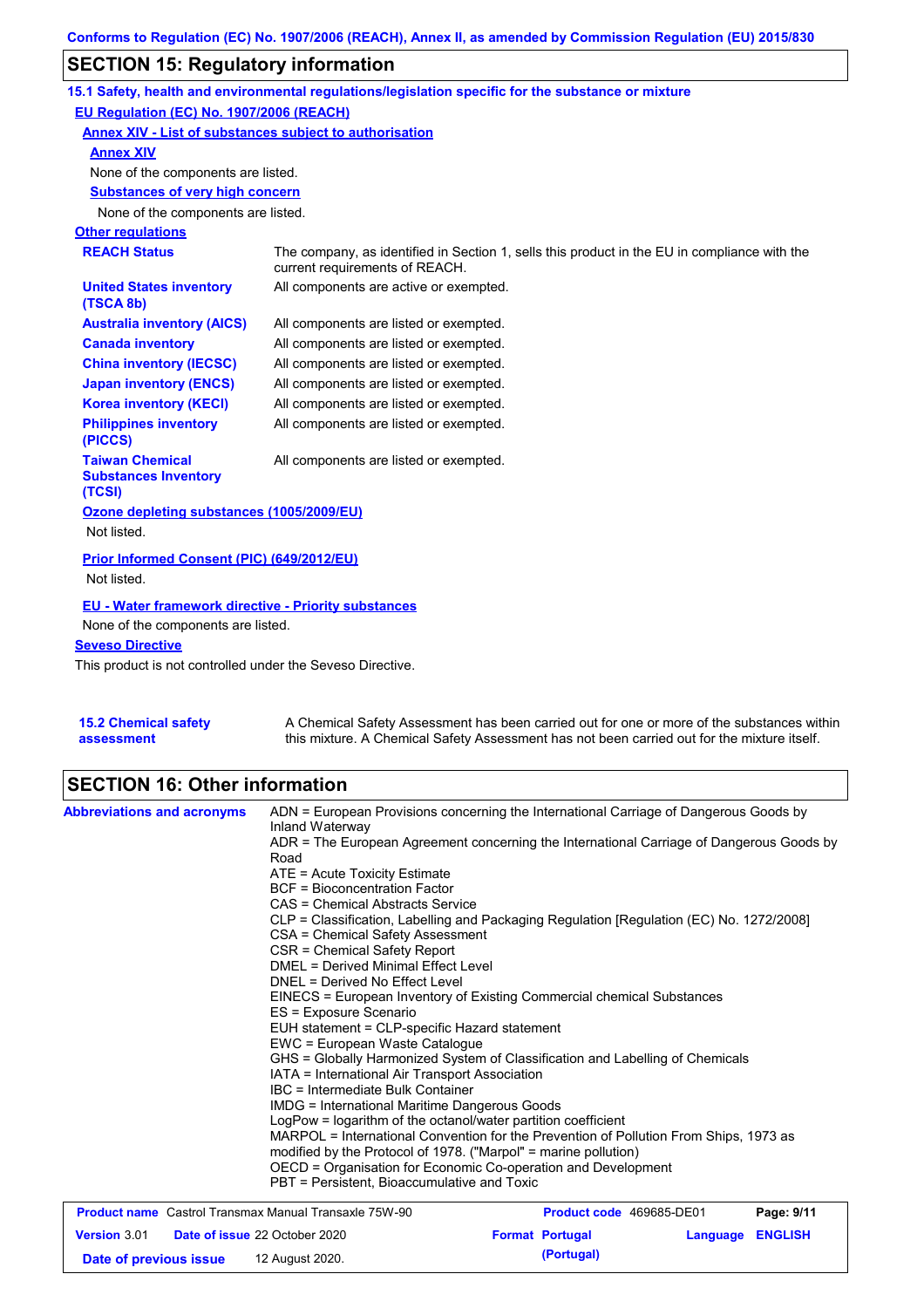## **SECTION 16: Other information**

PNEC = Predicted No Effect Concentration REACH = Registration, Evaluation, Authorisation and Restriction of Chemicals Regulation [Regulation (EC) No. 1907/2006] RID = The Regulations concerning the International Carriage of Dangerous Goods by Rail RRN = REACH Registration Number SADT = Self-Accelerating Decomposition Temperature SVHC = Substances of Very High Concern STOT-RE = Specific Target Organ Toxicity - Repeated Exposure STOT-SE = Specific Target Organ Toxicity - Single Exposure TWA = Time weighted average UN = United Nations UVCB = Complex hydrocarbon substance VOC = Volatile Organic Compound vPvB = Very Persistent and Very Bioaccumulative Varies = may contain one or more of the following 64741-88-4 / RRN 01-2119488706-23, 64741-89-5 / RRN 01-2119487067-30, 64741-95-3 / RRN 01-2119487081-40, 64741-96-4/ RRN 01-2119483621-38, 64742-01-4 / RRN 01-2119488707-21, 64742-44-5 / RRN 01-2119985177-24, 64742-45-6, 64742-52-5 / RRN 01-2119467170-45, 64742-53-6 / RRN 01-2119480375-34, 64742-54-7 / RRN 01-2119484627-25, 64742-55-8 / RRN 01-2119487077-29, 64742-56-9 / RRN 01-2119480132-48, 64742-57-0 / RRN 01-2119489287-22, 64742-58-1, 64742-62-7 / RRN 01-2119480472-38, 64742-63-8, 64742-65-0 / RRN 01-2119471299-27, 64742-70-7 / RRN 01-2119487080-42, 72623-85-9 / RRN 01-2119555262-43, 72623-86-0 / RRN 01-2119474878-16, 72623-87-1 / RRN 01-2119474889-13

### **Procedure used to derive the classification according to Regulation (EC) No. 1272/2008 [CLP/GHS]**

| <b>Classification</b><br>Not classified.               |                            | <b>Justification</b> |                                               |  |
|--------------------------------------------------------|----------------------------|----------------------|-----------------------------------------------|--|
|                                                        |                            |                      |                                               |  |
| <b>Full text of abbreviated H</b><br><b>statements</b> | H304                       |                      | May be fatal if swallowed and enters airways. |  |
| <b>Full text of classifications</b><br>[CLP/GHS]       | Asp. Tox. 1, H304          |                      | <b>ASPIRATION HAZARD - Category 1</b>         |  |
| <b>History</b>                                         |                            |                      |                                               |  |
| Date of issue/ Date of<br><b>revision</b>              | 22/10/2020.                |                      |                                               |  |
| Date of previous issue                                 | 12/08/2020.                |                      |                                               |  |
| <b>Prepared by</b>                                     | <b>Product Stewardship</b> |                      |                                               |  |

#### **Indicates information that has changed from previously issued version.**

#### **Notice to reader**

All reasonably practicable steps have been taken to ensure this data sheet and the health, safety and environmental information contained in it is accurate as of the date specified below. No warranty or representation, express or implied is made as to the accuracy or completeness of the data and information in this data sheet.

The data and advice given apply when the product is sold for the stated application or applications. You should not use the product other than for the stated application or applications without seeking advice from BP Group.

It is the user's obligation to evaluate and use this product safely and to comply with all applicable laws and regulations. The BP Group shall not be responsible for any damage or injury resulting from use, other than the stated product use of the material, from any failure to adhere to recommendations, or from any hazards inherent in the nature of the material. Purchasers of the product for supply to a third party for use at work, have a duty to take all necessary steps to ensure that any person handling or using the product is provided with the information in this sheet. Employers have a duty to tell employees and others who may be affected of any hazards described in this sheet and of any precautions that should be taken. You can contact the BP Group to ensure that this document is the most current available. Alteration of this document is strictly prohibited.

| <b>Product name</b> Castrol Transmax Manual Transaxle 75W-90 |  |                                      | <b>Product code</b> 469685-DE01 |                        | Page: 10/11             |  |
|--------------------------------------------------------------|--|--------------------------------------|---------------------------------|------------------------|-------------------------|--|
| <b>Version 3.01</b>                                          |  | <b>Date of issue 22 October 2020</b> |                                 | <b>Format Portugal</b> | <b>Language ENGLISH</b> |  |
| Date of previous issue                                       |  | 12 August 2020.                      |                                 | (Portugal)             |                         |  |